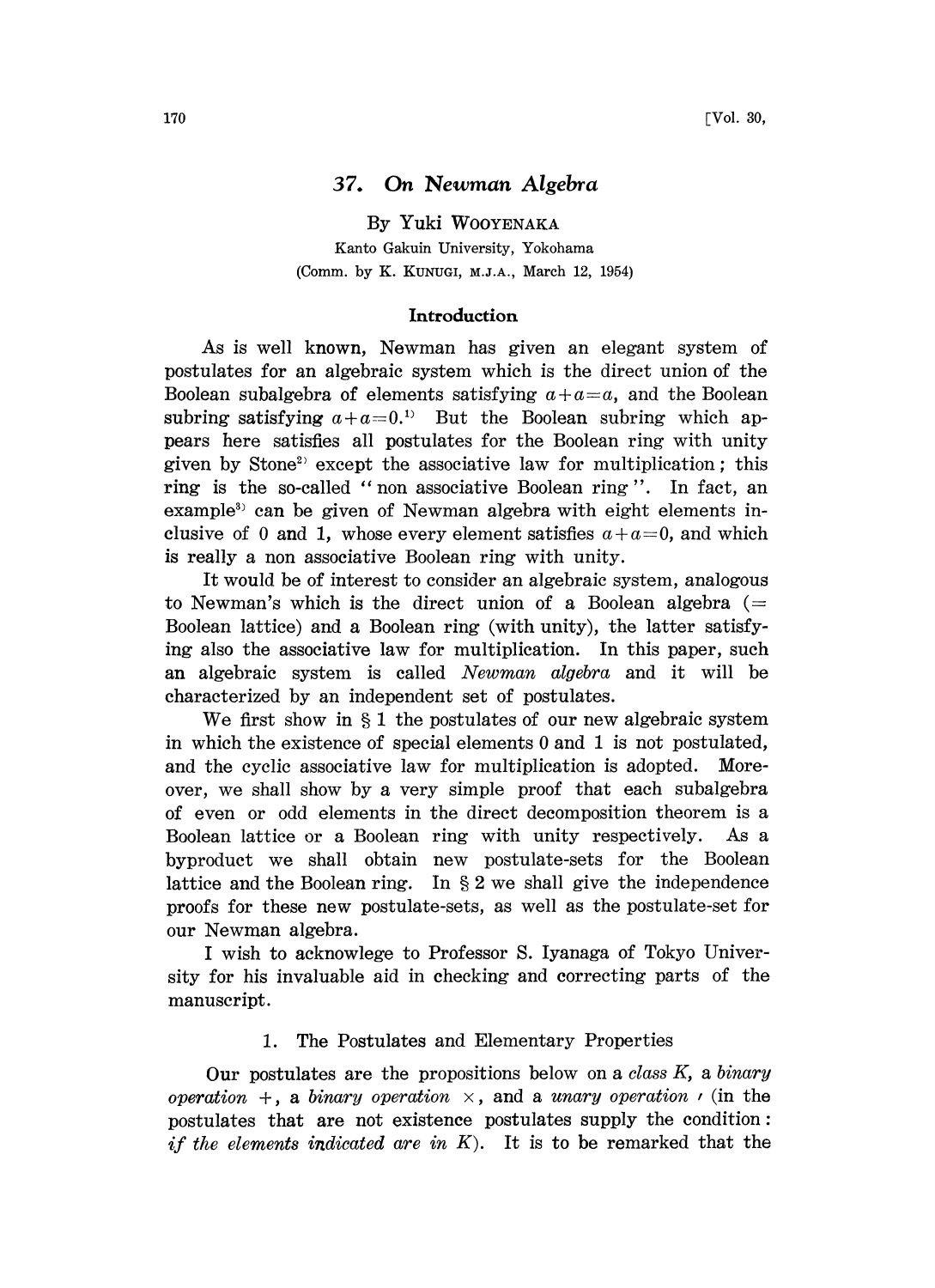unary operation  $\prime$  is not required to be single-valued in our postulates.

System  $(K, +, \times, \cdot)$ 

- 1.  $K$  is not empty.
- 2. If a,  $b \in K$  then an element  $a+b \in K$  is uniquely determined.
- 3.  $a+b=b+a$ .

4. If a,  $b \in K$  then an element  $a \times b \in K$  is uniquely determined. (For the sake of brevity we shall write ab for  $a \times b$ .)

- 5.  $a(bc)=b(ca)$ .
- 6.  $a(b+c)=ab+ac$ .
- 7. To each  $a \in K$  corresponds at least one  $a' \in K$ .
- 8.  $a+b'b=a$ .
- 9.  $a(b'+b)=a$ .

We shall now derive from these postulates several elementary properties of the system  $K$ . In each proof of the theorems, we shall list the numbers of axioms used in the transformation of formulas, but the use of the postulates  $1, 2, 4, 7$  will be implicit in general. Theorems will be indicated by  $T$ , lemmas by  $L$ , definitions by  $D$ , hypothesis by  $H$  in the following.

 $T0. a'a = aa'.$ Proof.  $a'a = a'(a + a'a) = a'a + a'(a'a) = a'(a'a) = a'(aa') = a(a'a')$  $=a(a'a'+a'a)=a\{a'(a'+a)\}=aa'$  by 8, 6, 3-8, 5, 5, 8, 6, 9.  $T1.$   $aa=a.$ Proof.  $a=a(a'+a)=aa'+aa=aa+a'a=aa$  by 9, 6, 3-T0, 8.  $T2.$   $ab = ba.$ Proof.  $ab = (ab)(ab) = a(b(ab)) = a(a(bb)) = a(ab) = a(ba) = b(aa) = ba$ by T1, 5, 5, T1, 5, 5, T1. T3.  $a'$  is unique. Proof. Let  $a'_1$  and  $a'_2$  be two elements corresponding to a by 7, then  $a_1' {=} a_1' (a_2' {+} a) {=} a_1' a_2' {+} a_1' a {=} a_1' a_2' {=} a_2' a_1' {+} a_2' a {=} a_2' (a_1' {+} a) {=} a_2'$ by  $9-H$ , 6, 8,  $T2-8-H$ , 6, 9. T4.  $aa' = a'a = b'b$  for any a,  $b \in K$ , thus the element  $a'a = aa'$ is independent of  $a$ . Proof.  $aa' = a'a = a'a + b'b = b'b + a'a = b'b$  by T 0, 8, 3, 8. D 1. The element  $a'a=aa'$  is denoted by 0. T5.  $a+a'=a'+a=b'+b$  for any a,  $b \in K$ , thus the element  $a' + a = a + a'$  is independent of a. Proof.  $a+a'=a'+a=(a'+a)(b'+b)=(b'+b)(a'+a)=b'+b$ by3, 9, T2, 9. D2. The element  $a' + a = a + a'$  is denoted by 1.<br>T6.  $a+0=0+a=a$ .  $a+0 = 0+a=a.$ Proof. This follows from  $8-D1-3$ .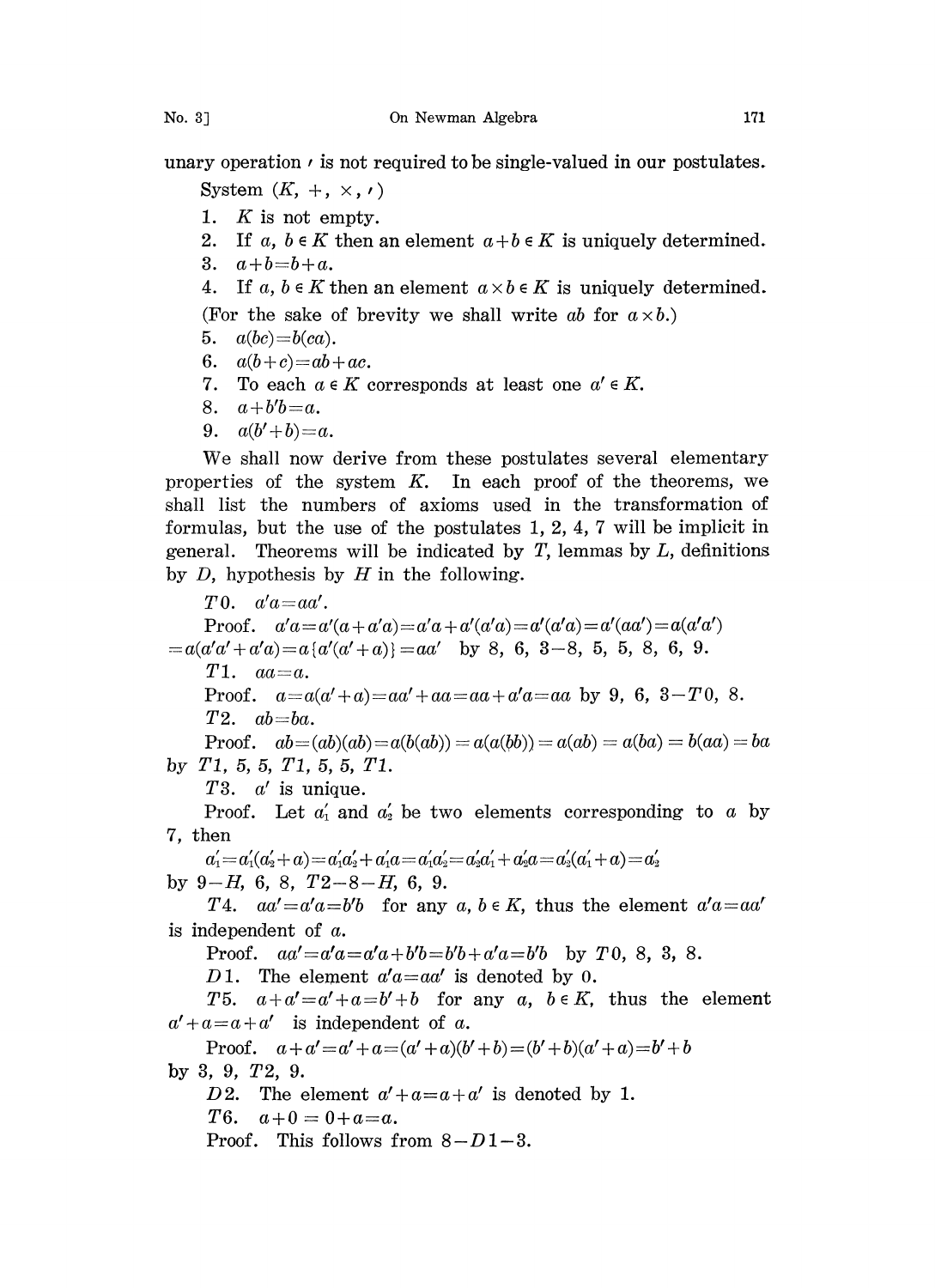T7.  $a1 = (1a) a$ . Proof. This follows from  $9-D2(-T2)$ . T8.  $(a+b)c = ac + bc$ . Proof.  $(a+b)c=c(a+b)=ca+cb=ac+bc$  by T2, 6, T2. T9. To each a corresponds at least one a', such that  $aa' = 0$ and  $a + a' = 1$ .  $a+a=1$ .<br>Proof. It follows from 7,  $4-D1$  and  $2-D2$ . (In fact  $a'$  is unique by  $T3$ .) T10.  $a(bc)=(ab)c$ . Proof.  $a(bc)=b(ca)=c(ab)=(ab)c$  by 5, 5, 72. L1.  $(a+b)+c=(a'b+a'c)+a{(1+b)+c}$ . Proof.  $(a+b)+c = (a'+a)\{(a+b)+c\} = a'\{(a+b)+c\}+ a\{(a+b)+c\}$  $= \{(a'a+a'b) + a'c\} + \{(aa+ab) + ac\} = (a'b+a'c) + \{(a1+ab) + ac\}$  $=(a'b + a'c) + a$  { $(1 + b) + c$ } by  $D2-T7$ ,  $T8$ ,  $6-6$ ,  $D1-T6-T1-T7$ ,  $6-6$ . L2.  $(a+b)+c=(c'a+c'b)+\{(ca+cb)+c\}.$ Proof.  $(a+b)+c = (c'+c)$   $\{(a+b)+c\}$  $=c'$   $\{(a+b)+c\} +c\{(a+b)+c\} = \{(c'a+c'b)+c'c\} + \{(ca+cb)+cc\}$  $=(c'a+c'b)+((ca+cb)+c)$  by  $D2-T7$ , T8, 6-6, 8-T1. T11.  $(a+b)+c=a+(b+c)$ . Proof.  $(a+b)+c=(a'b+a'c)+a{(b+1)}+c$  $=(a'b+a'c)+a\lceil(b'1+b'c)+b\lceil(1+1)+c\rceil$  $=(a'b+a'c)+a[(b'1+b'c)+b[(c'1+c'1)+((c1+c1)+c)]$  $=\left(a'b + a'c\right) + a\left\lfloor \left(b'1 + b'c\right) + b\left[\left(c'1 + c'1\right) + c\left\{ \left(1 + 1\right) + 1\right\} \right]\right\rfloor$  $=(a'b + a'c) + a[(b'1 + b'c) + b[(c + 1) + 1]$  $(a'b + a'c) + a[(b'c + b'1) + b((1 + c) + 1)]$  $(a'b + a'c) + a\{(b+c)+1\}$  $(a'b + a'c) + \{(ab + ac) + a\} = (b + c) + a$  $=a+(b+c)$ by  $L1-3$ ,  $L1$ ,  $L2$ ,  $T7-6-6$ ,  $L1$ ,  $3$ ,  $L1$ ,  $6-6-T7$ ,  $L2$ ,  $3$ .

Now K is a Newman algebra according to Birkhoff's definition;<sup>1)</sup> this follows from postulate 6 and Theorems 8, 7, 6, 9. And moreover, our Newman algebra is commutative and associative for multiplications by  $T2$  and  $T9$  respectively. Using Birkhoff's argument<sup>1)</sup> it is easy to see that our system  $K$  is the direct union of the subalgebras of even and odd elements. We shall not repeat here the whole part of the proof,<sup>1)</sup> only we shall give in the following a simple proof of the fact that each subalgebra of even or odd elements,  $K_1$  or  $K_2$ , forms a Boolean lattice or a Boolean ring with  $unity<sup>2)</sup>$  respectively.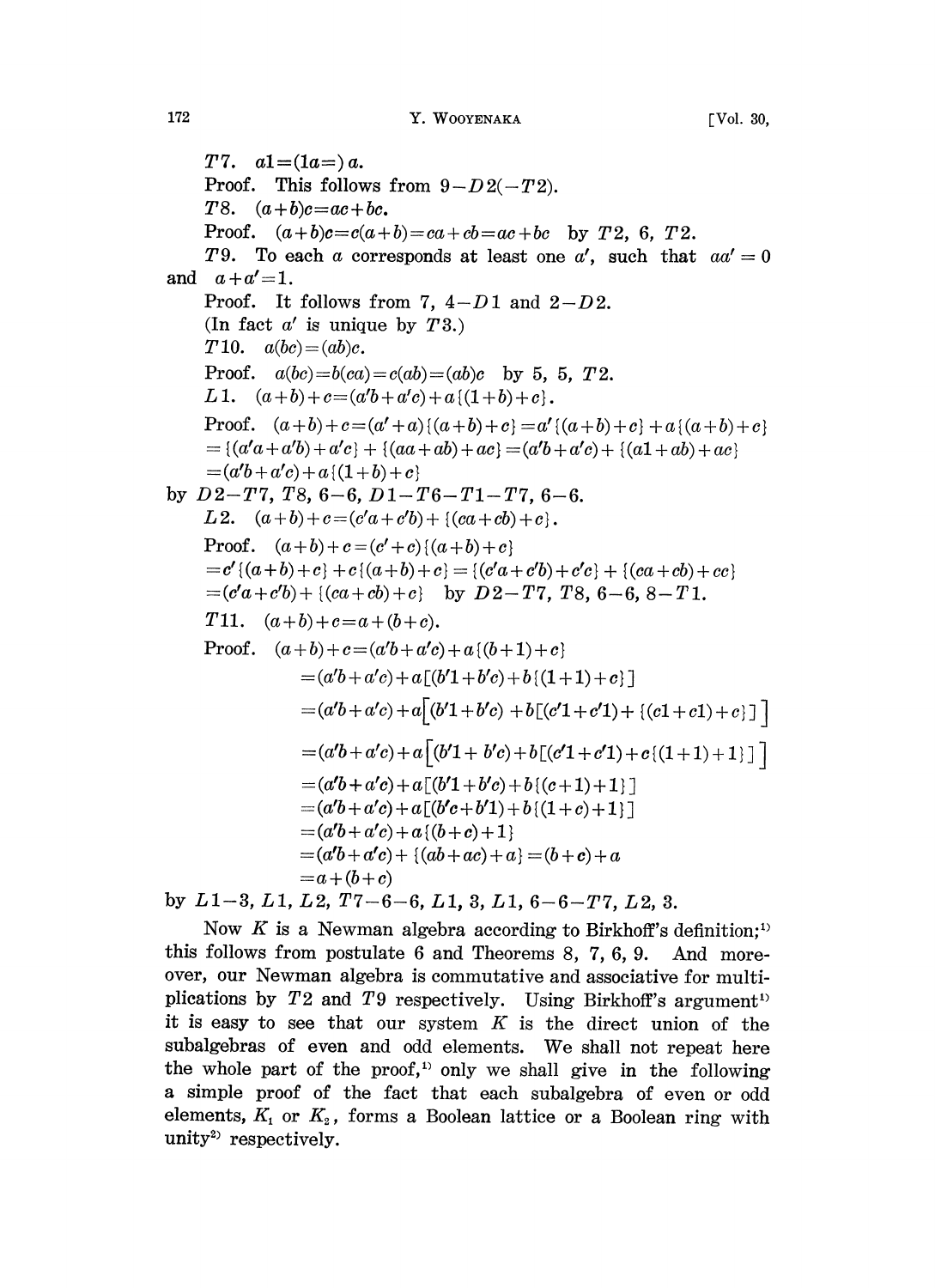T12. The system  $K_1$  which satisfies the postulates 1-9 and 10.  $a+a=a$  $a + a = a$ 

is a Boolean lattice.

Proof. (1)  $1+a=a+1=a+(a+a')=(a+a)+a'=a+a'=1$ by 3,  $D2, T11, 10, D2.$ (2)  $a+ab=a1+ab=a(1+b)=a1=a$  by T7, 6, (1), T7. (3)  $a(a+b)=aa+ab=a+ab=a$  by 6, T1, (2). (4)  $(a+b)(a+c) = a(a+c) + b(a+c)$  $=a+(ba+bc)=(a+ab)+bc$  $=a+bc$  by T8, (3)-6, T11-T2, (3).

Here we have the standard postulates for Boolean lattice:  $10<sub>1</sub>$ , T1, 3, T2, T11, T10, (2), (3), 6, (4), and T9, therefore  $K_1$  is a Boolean lattice.

Thus we have proved

T13. The following set of postulates on  $K$  characterizes the Boolean lattice:

Set I: 1, 2, 3, 4, 5, 6, 7, 8, 9,  $10<sub>1</sub>$ .

T14. The system  $K_2$  which satisfies the postulates 1-9 and 10<sub>2</sub>.  $a+a=0$ 

is a Boolean ring with unity.

Proof. (5) For every a,  $b \in K_2$ , the equation  $x+a=b$  has a solution in  $K<sub>2</sub>$ .

... If a,  $b \in K$  then  $b+a \in K$  by 2. Put  $x=b+a$  then

 $x+a=(b+a)+a=b+(a+a)=b+0=b$  by H, T11,  $10<sub>2</sub>$ , T6.

Therefore  $b+a$  is a solution (and the solution is unique by 2).

Now, 3, T11,  $(5)$ , T10, 6, T8, T1, T7 are the postulates for Boolean ring with unity due to Stone  $[2]$ : p. 39]. Therefore  $K_2$  is a Boolean ring with unity.

Here we see that our postulate-set is sufficient to characterizo the Newman algebra in the sense described in Introduction.

For the further discussion we give attention to the following heorem.

T15. If  $a+a=0$  holds for all a of a Newman algebra according to Birkhoff's definition then

10'<sub>2</sub>,  $(a'+a)+a=a'$ 

holds for all  $a$  as well as for all  $a'$  for this Newman algebra. The converse also holds.

**Proof.**  $\left[ (a' + a) + a = \{(a' + a) + a\} \mathbf{1} = \{(a' + a) + a\} (a + a') \right]$ 

 $= {(a' + a) + a} a + {(a' + a) + a} a' = {(a'a + aa) + aa} + {(a'a' + aa') + aa'}$  $= \{(0+a)+a\} + \{(a'+0)+0\}$ ]  $= (a+a)+a'=0+a'=a'$ 

by N2, N4, N1, N1'-N1',  $(T1)-(N4')-N4$ , N3, H, N3 [1): pp.  $155 - 156$ .

Conversely,  $a + a = 1a + aa = (a' + a)a + aa = (a' + a) + a)a = a'a = 0$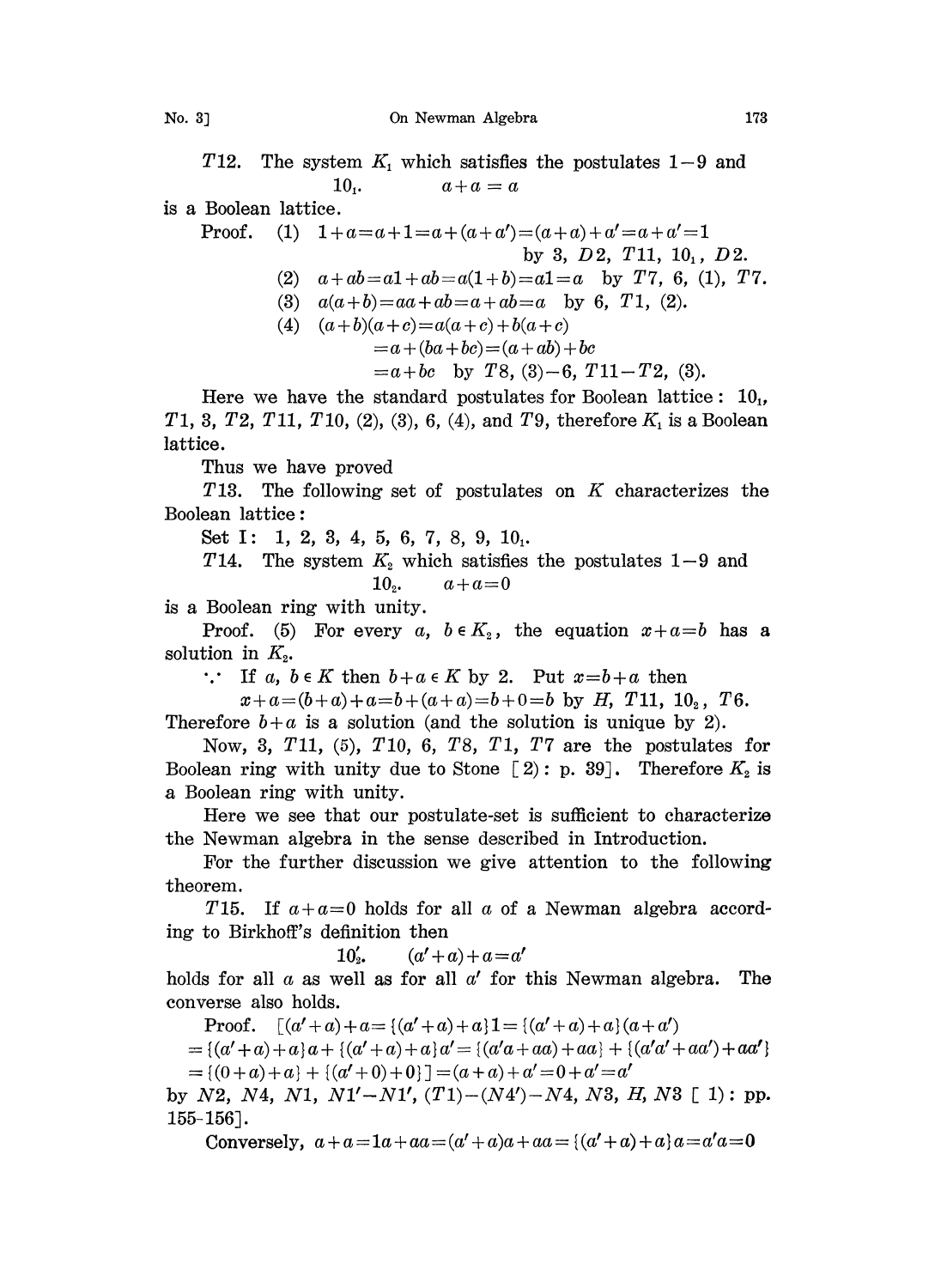by  $(N2') - (T1)$ ,  $(N4')$ ,  $N1'$ ,  $H$ ,  $(N4')$ . Thus

T<sub>16</sub>. The following set of postulates on  $K$  characterizes the Boolean ring with unity:

Set II: 1, 2, 3, 4, 5, 6, 7, 8, 9,  $10'_2$ .

## 2. The Independence Proofs

As the Sets I, II include our original postulate-set  $\{1, 2, \ldots\}$ 9) the independence of our postulates 1, 2,  $\dots$ , 9 will follow from that of Sets I, II.

The independence of the postulates of Set I and Set II will be established by the following examples; we shall list only the fourand eight-element systems for the postulate 5 of Set I and the postulates 5 and 8 of Set II. The independence of the postulate 1 in each Set I and Set II is shown by the empty set  $K$ . For the remaining postulates in each set the examples are easy to give as two-element systems and they are to be omitted. We shall denote by  $K_i \alpha$  an independence system for postulate  $\alpha$  of K and for  $i=I, II, a=1, 2, ..., 9, 10, 10, 10$ ; for example  $K_15$  is an independence system of postulate 5 in  $K$  of Set I.

| $K_I 5:$   | $+01a b c a \beta \gamma$                                          | $\times$   0 1 $a$ $b$ $c$ $a$ $\beta$ $\gamma$                  |                  | a   a'            |
|------------|--------------------------------------------------------------------|------------------------------------------------------------------|------------------|-------------------|
|            | $0   0 1 a b c a \beta \gamma$                                     | 0 0 0 0 0 0 0 0 0                                                | 0 1              |                   |
|            | 1 11111111                                                         | $1 \vert 0 1 a b c a \beta \gamma$                               | 1                | $\theta$          |
|            | $a \mid a \mid a \; c \; c \; 1 \; \beta \beta$                    | $a \, \, 0 \,a \,a \,0 \,a \,0 \,a \,0$                          | $\it a$          | $\alpha$          |
|            | $b$ 1 $c$ $b$ $c$ $a$ 1 $a$<br>b <sub>1</sub>                      | $b \mid 0 b 0 b b b 0 0$                                         | $\bm{b}$         | $\beta$           |
|            | c c 1 c c c 111                                                    | $c \;   \; 0 \; c \; 0 \; c \; c \; c \; 0 \; 0 \;  $            | $\boldsymbol{c}$ | $\gamma$          |
|            | a a11a1a1a                                                         | $a \mid 0 a 0 b b a \gamma \gamma$                               | $a \mid a$       |                   |
|            | $\beta$ $\beta$ $1$ $\beta$ $1$ $1$ $1$ $\beta$ $\beta$            | $\beta$   0 $\beta$ a 0 a $\gamma$ $\beta$ $\gamma$              | $\beta   b$      |                   |
|            | $\gamma   \gamma 1 \beta a 1 a \beta \gamma$                       | $\gamma$   0 $\gamma$ 0 0 0 $\gamma$ $\gamma$ $\gamma$           | $\gamma \mid c$  |                   |
| $K_{II}5:$ | $+01ab\,c\,a\beta\gamma$                                           | $\times$   0 1 a b c a $\beta$ y                                 |                  | a   a'            |
|            | $0   0 1 ab c a \beta \gamma$                                      | 0 000000000                                                      | 0 1              |                   |
|            | $1 \, \, 1 \,0 \,a \,\beta \,\gamma \,a \;b \;c$                   | $1 \mid 0 1 abcaBy$                                              | 1                | $\mathbf{0}$      |
|            | $a \,   \, a \, a \, 0 \, c \, b \, 1 \, \gamma \, \beta$          | $a \mid 0$ a a $0$ a $0$ a $0$                                   | $\it a$          | $\alpha$          |
|            | b<br>$\vert b \, \beta \, c \, 0 \, a \, \gamma \, 1 \, a \vert$   | $b \mid 0 b \mid 0 b b b \mid 0 0$                               | $\bm{b}$         | $\beta$           |
|            | $c \mid c \mid \gamma b \mid a \mid 0 \beta \mid a \mid 1$         | $c \,   \, 0 \, c \, 0 \, c \, c \, c \, 0 \, 0$                 | $\mathcal{C}^-$  | $\mathbf{\nabla}$ |
|            | $a \mid a \mathbin{\textcolor{red}{a}} 1 \gamma \beta 0 \; c \; b$ | $a \mid 0 a 0 b b a \gamma \gamma$                               |                  | $a \mid a$        |
|            | $\beta\vert\,\beta\,b\, \gamma\, 1$ a c $0$ a $\vert$              | $\beta$   0 $\beta$ a 0 a $\gamma$ $\beta$ $\gamma$              |                  | $\beta   b $      |
|            | $\gamma$ $\gamma c \beta a 1 b a 0$                                | $\gamma$   0 $\gamma$ a a 0 $\gamma$ $\beta$ $\gamma$            |                  | $\gamma \mid c$   |
|            |                                                                    | Here $0 = c(a\beta) + a(\beta c) = a$ both in $K15$ and $K115$ . |                  |                   |
| $K_{12}8:$ | $+101ab$                                                           | $\times 01ab$                                                    |                  | $a \mid a'$       |

| $K_{12}8:$ | $+01ab$                         | $\times 01ab$           | a   a'        |          |
|------------|---------------------------------|-------------------------|---------------|----------|
|            | 0   0 1 a b                     | 010000                  |               |          |
|            | $1 \mid 1 \mid 0 \mid b \mid a$ | $1 \, \, 0 \,1 \,a \,b$ | 1 0           |          |
|            | $a \mid a b \mid 0 1$           | $a \mid 0$ a 1 b        | $a \,   \, b$ |          |
|            | $b \mid b \mid a \mid 0$        | $b \, \, 0 \,b \,b \,0$ | h l           | $\alpha$ |

Here  $b=0+ab=0$ .